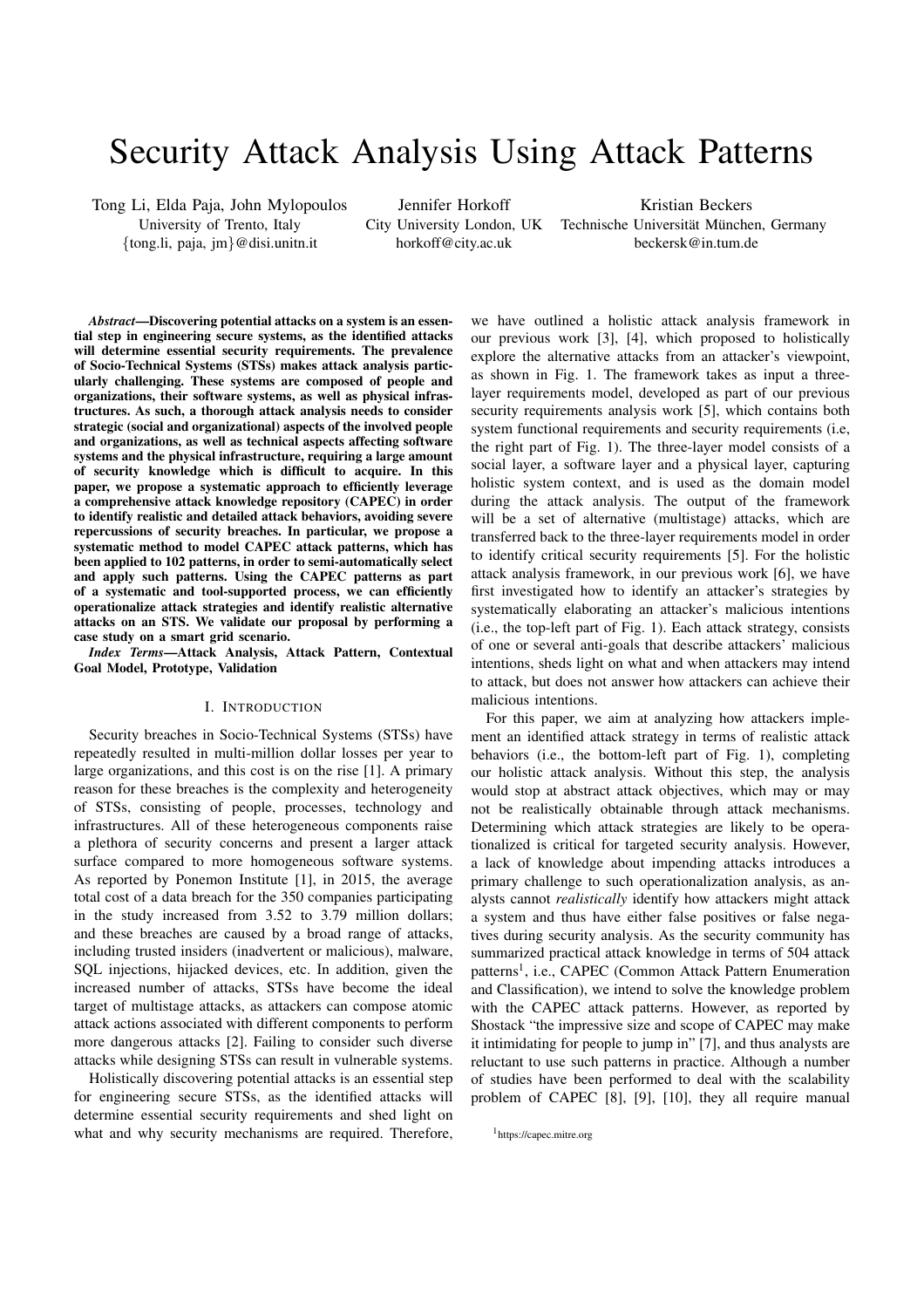

Fig. 1: An overview of the holistic attack analysis framework

assessment of the applicability of attack patterns, and cannot efficiently incorporate CAPEC patterns into attack analysis.

In this paper, we propose a systematic and efficient approach to leverage CAPEC attack patterns to operationalize attack strategies in terms of realistic and detailed attack behaviors, completing our holistic attack analysis framework (as illustrated in Fig. 1). The specific contributions of this paper include:

- 1) Proposing a systematic method to model CAPEC attack patterns as contextual goal models in order to semiautomatically select and apply attack patterns based on system context. The method is line with the one we have applied to security patterns [11], but has been adjusted to accommodate specific concepts in attack patterns. We have pragmatically applied this method to model 102 CAPEC attack patterns, which can be reused for operationalizing attack strategies.
- 2) Defining a systematic process and a collection of formal inference rules to efficiently select attack patterns for operationalizing attack strategies in terms of practical attacks.
- 3) Implementing a prototype tool in order to semi-automate the operationalization analysis and to facilitate the practical adoption of our approach.
- 4) Validating the entire holistic attack analysis approach, both the attack strategy identification [6] and the attack strategy operationalization, using a smart grid case study.

In the remaining part of this paper, we first describe the baseline approaches we use for operationalizing attack strategies in Section II. After that we detail the attack strategy

operationalization in Section III and Section IV, where we present our method for modeling CAPEC attack patterns and a systematic operationalization process. The supporting tool for this approach is introduced in Section V, with the help of the tool we evaluate our proposal using a smart grid case study in Section VI. We compare our approach with existing work, and discuss the advantages of our proposal in Section VII. Finally, we conclude the paper and discuss future work in Section VIII.

# II. BASELINE

## *A. A Three-Layer Security Requirements Analysis Framework*

We have proposed a three-layer security requirements analysis framework, in which we use an extended goal modeling language to separately model and analyze the requirements of STSs in three layers, namely, a business layer, an application layer, and a physical layer, while capturing the connections among layers [5]. In that work, we iteratively analyze security requirements for each layer in order to eventually produce holistic security solutions for the entire system. During the security requirements analysis in each layer, related threat information is required to in order to identify critical security requirements. Such threat analysis was not accommodated by the framework, instead we proposed to incorporate external threat analysis approaches for this purpose (e.g., [12]) or to import corresponding threat information from related studies that have been performed in the same domain (e.g., [18]). However, existing threat analysis approaches cannot holistically analyze multistage attacks on STSs. As a result, when analyzing a particular domain that has not been investigated by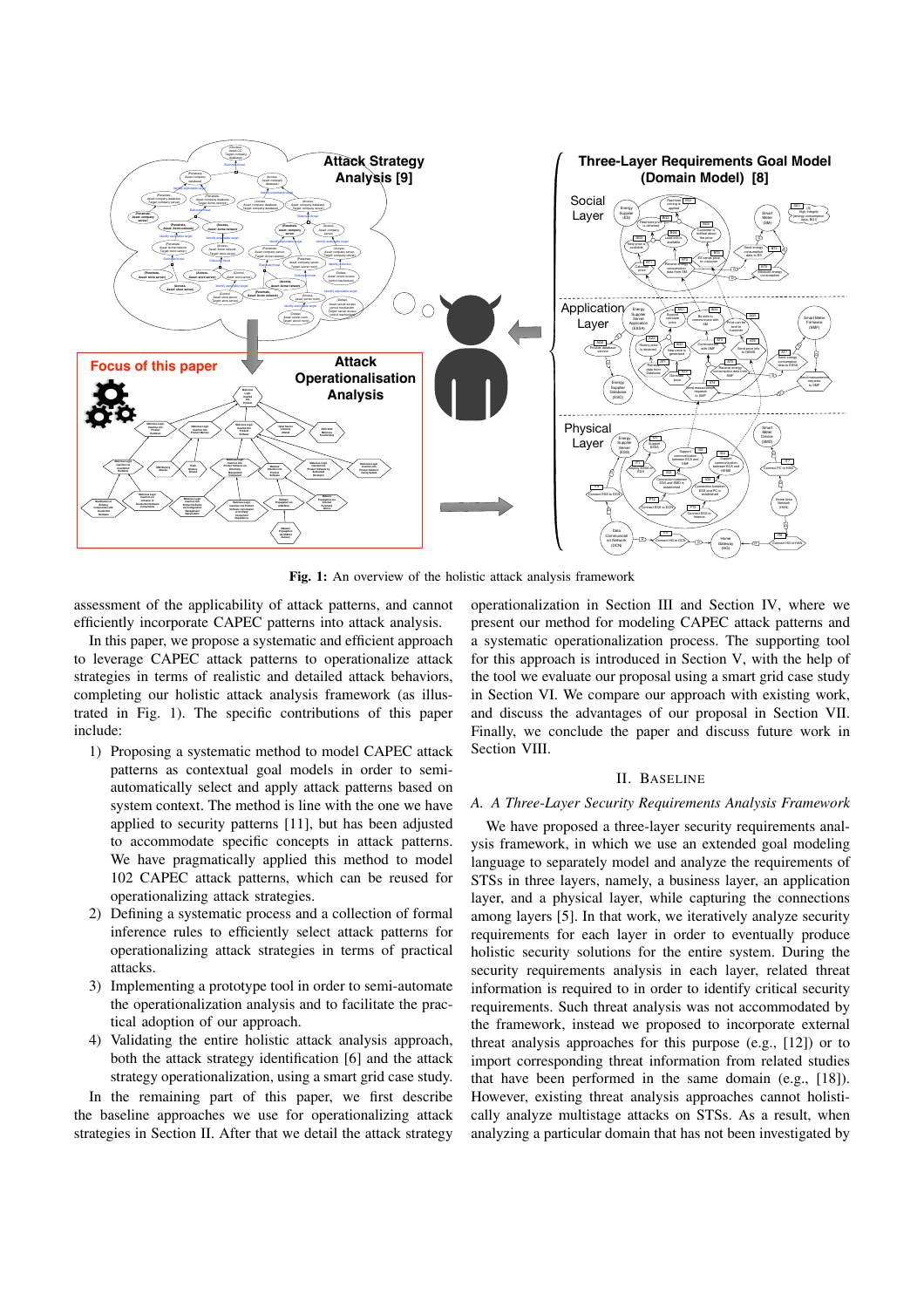other studies, the three-layer security requirements framework might not be able to precisely identify all critical security goals due to the missing of holistic multistage attacks.

The holistic attack analysis framework, which we have preliminarily outlined in [3], [4], fills the vacancy of holistic multistage attack analysis for the three-layer security requirements framework. As shown in Fig. 1, a three-layer requirements goal model, which we assume has already been built and used in the holistic security requirements analysis based on the methods in [5], is taken as an input of the holistic attack analysis framework. This model can provide information about the system under attack and help to identify realistic attacks on the system across all three layers. Eventually, the identified attacks will be transferred back to the three-layer security requirements framework, helping us to analyze critical security requirements and generate security solutions.

# *B. Attack Strategy Identification*

As the first analysis step of our holistic attack framework, we identify the alternative attack strategies that attackers can adopt to damage systems. This has been investigated in our recent work [6], as shown in the top left of Fig. 1. In particular, we model an attacker's high-level malicious intentions as structured *anti-goals*, which can be refined and operationalized like typical *goals* but from an attacker's viewpoint. We argue that the attacker has specific ways of elaborating their highlevel anti-goals until reaching clear and specific anti-goals, and thus the elaboration of anti-goals amounts to the generation of their attack strategies. In order to systematically investigate the elaboration of malicious intention, we propose to characterize an anti-goal as a quadruple:

- *• Asset:* anything of value to stakeholders.
- *• Threat:* an undesired condition imposed on an asset, which is specified in terms of STRIDE threat categories [7]. Note that STRIDE is derived from an acronym for the following six threat categories: Spoofing, Tampering, Repudiation, Information disclosure, Denial of service, and Elevation of privilege.
- *• Target:* a system component which involves assets and is vulnerable to attacks.
- *Interval:* a time period during which attackers carry out attacks.

Using the structured anti-goal, we systematically examined three real attacks to STSs [2, Chap.11] and investigated how attackers elaborate their malicious intentions and produce attack strategies. Specifically, we identified five anti-goal refinement patterns, as well as a systematic process for using such patterns to generate attack strategies. In other words, our previous study yielded the meta-strategy for generating attack strategies from an attacker's viewpoint, assisting us in discovering potential attack strategies. Details of the attack strategy analysis approach can be found in [6]. In this paper, we take the identified attack strategies as input and operationalize them in terms of realistic attack behaviors.

# *C. CAPEC Attack Patterns*

Attack patterns document reusable attack knowledge to bridge the knowledge gap and assist with attack analysis. CAPEC, as a comprehensive and well-documented attack knowledge repository, has been incrementally built, starting in from 2007, and includes 504 attack patterns thus far. In particular, CAPEC involves a wide range of attack categories, from social engineering, to software attacks, to physical attacks, perfectly meeting our need for holistic attack analysis. However, such patterns are specified in textual form, which is difficult to automatically analyze.

In this paper, we leverage CAPEC attack patterns to realistically operationalize potential attacks from an attacker's viewpoint. In particular, given an attacker's malicious intentions (i.e., anti-goals), our approach will tell whether and how attackers can achieve such malicious intentions with respect to the comprehensive attack knowledge provided by CAPEC attack patterns. To efficiently incorporate such a large amount of knowledge into our analysis, we propose a systematic method of modeling and analyzing CAPEC attack patterns, enabling us to semi-automatically select and apply these patterns.

## *D. Contextual Goal Models*

Goal modeling languages have been extended with the concept of *context* in order to accommodate context-sensitive analysis, such as the proposal by Ali et al. [13]. In particular, such approaches associate context labels with specific goal model elements. Thus, a goal model element is taken into account during corresponding goal model analysis if and only if the associated context holds. In this paper, we propose to model attack patterns in terms of such contextual goal models in order to efficiently select applicable attack patterns according to specific anti-goals and analyze the alternative attack behaviors. We follow the approach in [13] to construct contextual goal models, and propose a semi-automatic process to check context and identify applicable attack patterns.

# III. MODELING ATTACK PATTERNS

A pattern consists of three primary pattern concepts: *Context*, *Problem*, and *Solution* [14], which specify a particular solution can be applied to solve a problem in certain context. In our previous work, we have mapped such pattern concepts to contextual goal model elements (Table I) to semi-automate selection and application of security patterns [11]. Attack patterns, as a different type of pattern, are specified in the same spirit, but from an attacker's viewpoint, i.e., what an attacker wants to attack (problem), how does the attacker perform the attack (solution). Based on the semantics of attack pattern attributes<sup>2</sup>, we have identified relevant attack pattern attributes that specify *problem, context, solution*, and indirectly map them to the contextual goal model elements, as shown in Table I.

<sup>2</sup>A full CAPEC schema, https://capec.mitre.org/data/xsd/ap schema v2.7.xsd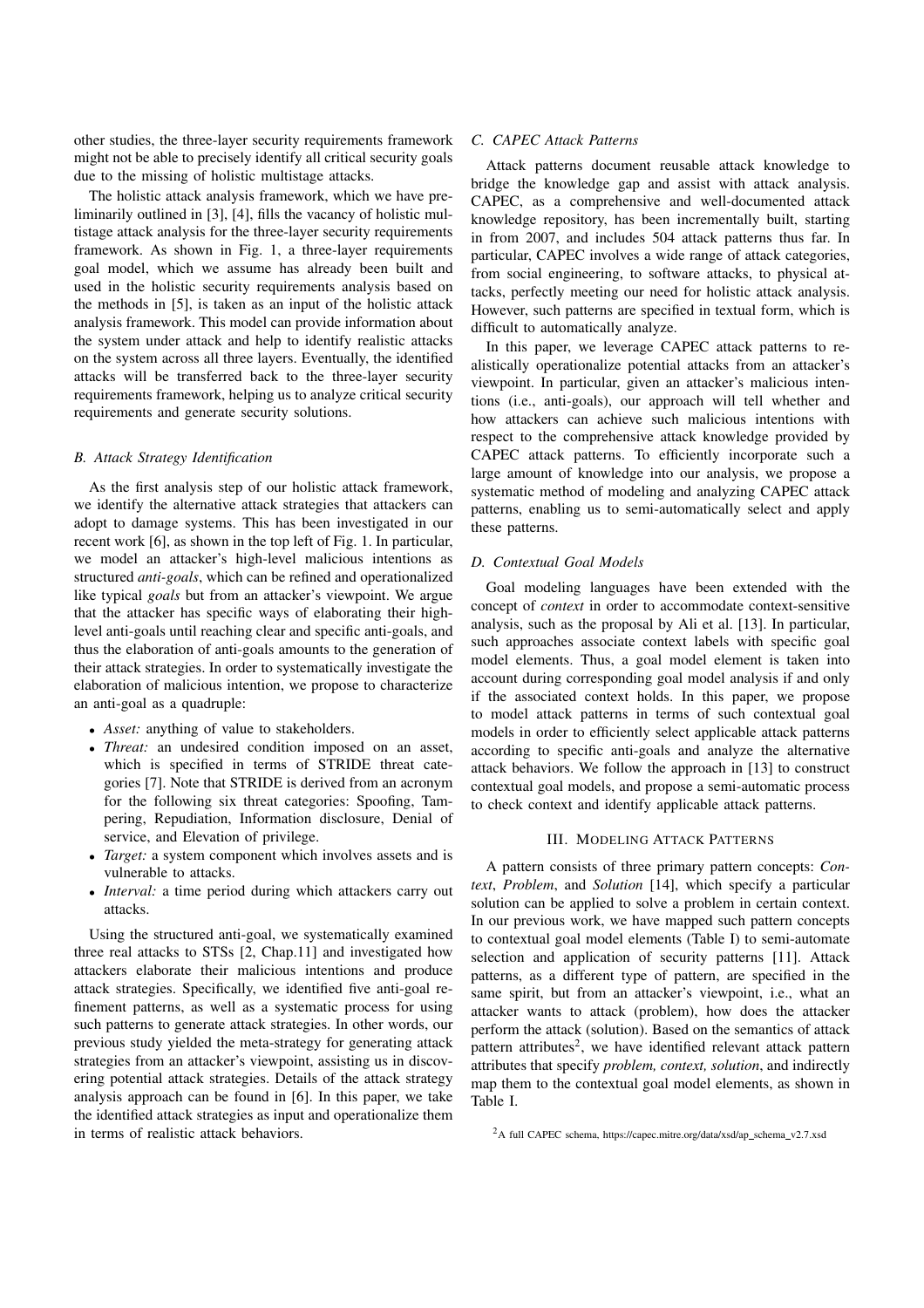TABLE I: Pattern-related conceptual mappings

| <b>Primary Pattern</b><br>Concept | Attack Pattern At-<br>tribute | <b>Goal Model Element</b> |
|-----------------------------------|-------------------------------|---------------------------|
| Context                           | <b>Attack Prerequisites;</b>  | Context:                  |
|                                   | <b>Technical Context</b>      | Domain Assumption         |
| Problem                           | Attack Motivation-            |                           |
|                                   | Consequences:                 | Goals                     |
|                                   | Domains of Attack             |                           |
| Solution                          | Execution<br>Attack           | Tasks                     |
|                                   | Flow                          |                           |

TABLE II: Mappings between attack pattern impact and STRIDE threats categories

| <b>STRIDE</b>             | <b>Attack Impact</b>                         |  |
|---------------------------|----------------------------------------------|--|
| Information<br>Disclosure | Read application data                        |  |
|                           | Read memory                                  |  |
|                           | Read files or directories                    |  |
| Tampering                 | Modify application data                      |  |
|                           | Modify application data memory               |  |
|                           | Modify application data files or directories |  |
|                           | Unexpected states                            |  |
|                           | Alter execution logic                        |  |
| Denial<br>of Service      | DoS: instability                             |  |
|                           | DoS: resource consumption (CPU)              |  |
|                           | DoS: resource consumption (memory)           |  |
|                           | DoS: crash / exit / restart                  |  |
|                           | DoS: amplification                           |  |
|                           | DoS: resource consumption (other)            |  |
| Elevation<br>of Privilege | Gain privileges / assume identity            |  |
|                           | Execute unauthorized code or commands        |  |
|                           | Bypass protection mechanism                  |  |
| Spoofing                  | Gain privileges / assume identity            |  |
| Repudiation               | <b>Hide Activities</b>                       |  |

On the basis of these mappings, we propose a systematic method to model attack patterns as contextual goal models. In the remainder of this section, we take the attack pattern *CAPEC-66: SQL Injection* as an example to illustrate each modeling step in detail (shown in Fig. 2). The complete specification of this pattern can be found online<sup>3</sup>.

## *A. Modeling Attack Pattern Problems*

A *Problem* solved by an attack pattern is actually the malicious intention that an attacker wants to achieve, which will be modeled as a *Goal* in the goal model. Specifically, we identify such malicious intentions from the attack pattern attributes *Attack Motivation-Consequences* and *Domains of Attack*.

To seamlessly integrate the attack pattern analysis with previous attack strategy analysis, we specify the malicious intention of each attack pattern using structured anti-goals (as introduced in Section II). In particular, we focus on the *Threat* that is imposed by an attack pattern and the *Target* that is exploited by an attack pattern, which are important for automatic pattern matching (Section IV). The threat information is elicited based on the attack impact specified in *Attack Motivation-Consequences*. As the CAPEC schema enumerates a total of 18 types of attack impacts, we map these impacts to STRIDE threat categories (Table II), using these categories as the *Threat* attribute in the resulting anti-goal. We elicit the

TABLE III: Typical targets of attack domains

| <b>Attack Domain</b> | <b>Target</b> |
|----------------------|---------------|
| Social Engineering   | People        |
| Supply Chain         | Software      |
|                      | Hardware      |
|                      | People        |
| Communication        | Software      |
|                      | Hardware      |
| Software             | Software      |
| Physical Security    | Hardware      |
| Hardware             | Hardware      |

target information with respect to *Domains of Attack* of an attack pattern. In particular, the CAPEC schema includes six specific domains, and we identify typical attack targets for each of these domains, as shown in Table III. In the attack pattern example (Fig. 2), the pattern has an impact "*Read application data*", which is mapped into the threat *Information Disclosure* as modeled in the anti-goal *G4*. In addition, as this pattern is under the software domain, we specify the *Target* attribute of *G4* as *software*.

# *B. Modeling Attack Pattern Context*

The context of an attack pattern specifies under which situation the attack can be applied to achieve an attacker's malicious intention. Thus, we model such context and associate it with the operationalization link between goals and tasks in the goal model, where the goals can only be operationalized into the tasks if the context holds (e.g., context *C1* shown in Fig. 2).

We obtain the context information of an attack pattern by looking at the attack pattern attributes *Attack Prerequisites* and *Technical Context*. As the context information is specified in natural language, analysts have to manually check such context during the application of attack patterns. After reviewing the context information of 102 attack patterns that we have modeled (Section III-D), we propose a set of formal predicates for specifying domain-independent context, which can be automatically checked based on the formalized concepts defined in three-layer requirements goal model [5]. Such predicates include *protected by*, *communicate*, *use technique*, *use data from*, and *accept user input*, detailed reasoning with these predicates will be presented in Section IV. It is worth noting that the proposed predicates do not express contexts that cannot be captured and checked in the threelayer requirements goal model. Such contexts are normally too detailed to capture in the domain model, for example, "*The targeted application runs with elevated OS privileges*". These cases will require manual analyst intervention via an interactive pop-up in the tool.

In our example, the *SQL Injection* pattern has an attack prerequisite "*SQL queries used by the application to store, retrieve or modify data*", which is then formalized using the predicate *use\_technique* as shown in Fig. 2. Note that if there are several pieces of context information, they are specified in a conjunctive way, i.e., all of them have to hold in order to apply the corresponding attack pattern.

<sup>3</sup>https://capec.mitre.org/data/definitions/66.html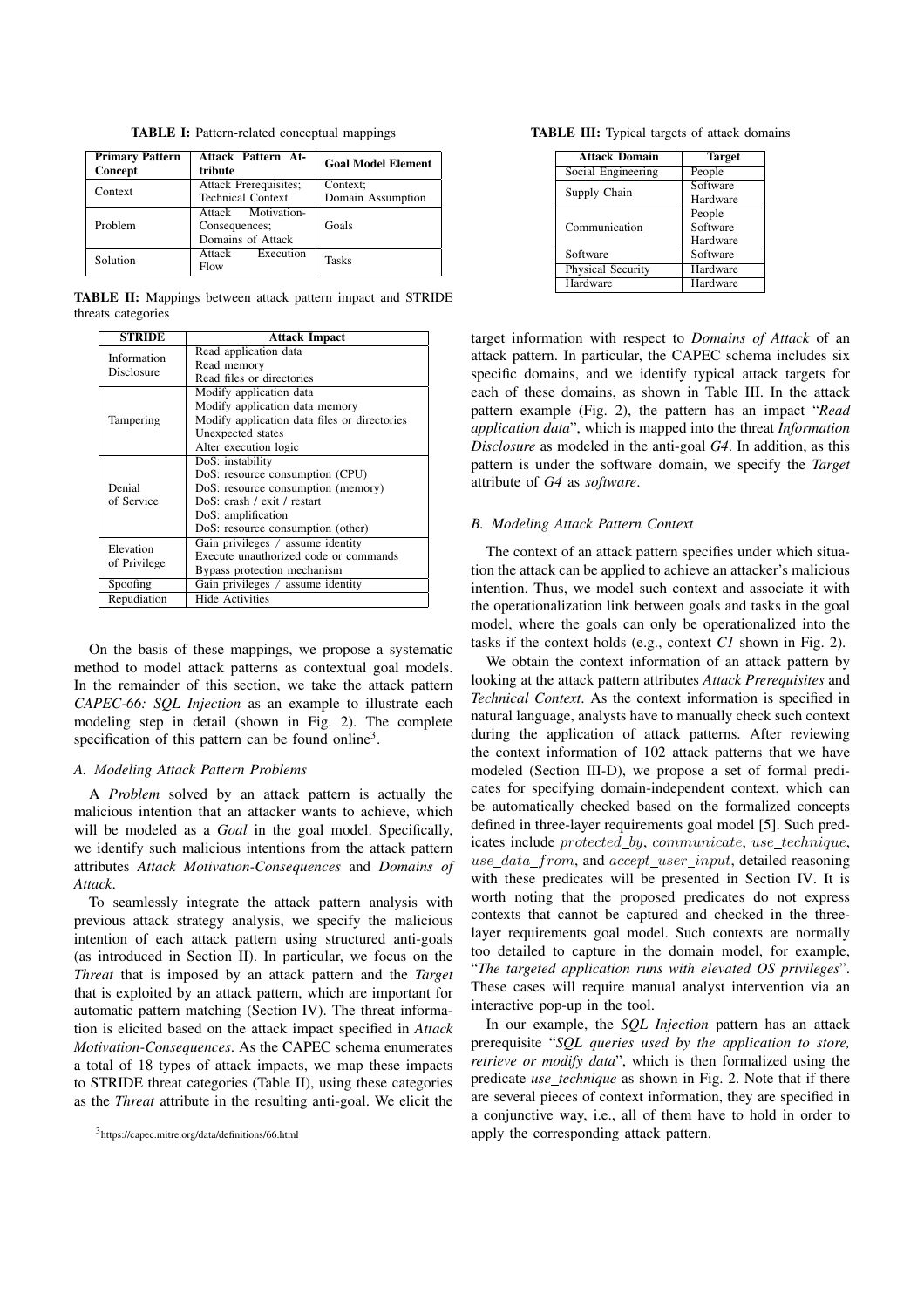

Fig. 2: An example attack pattern model

#### *C. Modeling Attack Pattern Solutions.*

*Solutions* of attack patterns are specific attack actions that are performed by attackers using concrete attack techniques. We elicit such information from the attack pattern attribute *Attack Execution Flow*, and model each attack action as a task in the goal model. In particular, we focus on capturing the alternative attack actions for implementing the attack.

When modeling the solution section of the pattern, we first create a general task to summarize the overall attack that achieves the previously modeled anti-goals, such as *T1: Perform SQL Injection* shown in Fig. 2. The *Attack Execution Flow* is specified in terms of a sequence of attack steps that are required to fulfill the attack, thus, we capture this information as sub-tasks, and-refining the general task. In our example, the tasks *T4*, *T9*, and *T14* are individual attack steps specified in the *Attack Execution Flow*. Moreover, within each attack step, the attack pattern also describes alternative attack techniques that can be used for performing the attack step. Thus, we model each of these techniques as a refinement to the corresponding attack step. For example, in Fig. 2, the tasks *T2* and *T3* present two alternative attack techniques that can be applied to perform task *T4*. Note that when specifying the tasks, we reuse the original description provided by attack patterns, maintaining their security expertise in the model.

# *D. Applying the Modeling Method*

In order to promote the adoption of our attack pattern analysis approach, we have pragmatically modeled 102 CAPEC patterns. In particular, we decide which the patterns to be modeled according to the following criteria: first, the select patterns should cover all attack pattern domains (as shown in

Table III) in order to assist our attack analysis with comprehensive attack knowledge. Secondly, the pattern specifications need to be complete, i.e., all the attack pattern attributes that are required to build the contextual goal model should be well documented. Specifically, each CAPEC pattern has been specified with an attribute *Completeness*, valuing from *Hook*, *Stub*, to *Complete*, and thus we focus on patterns that have complete specification. It is worth noting that most attack patterns under the *Social Engineering* and *Physical* domains have only incomplete specifications. In order to preserve the comprehensive coverage of the selected patterns, instead of dropping all such incomplete patterns, we manually identify the required pattern attributes based on the *References* of those patterns, which have been specified for all attack patterns.

In the CAPEC repository, each attack pattern has been documented with related patterns that are more abstract or more detailed to it, using *ChildOf* relations. We also capture such relations among the modeled 102 patterns, forming pattern hierarchies<sup>4</sup>, which can help us to reduce the complexity of the attack operationalization analysis.

Overall, one author has spent three person-days pragmatically applying the proposed method to model 102 (out of 504) attack patterns. In particular, during the modeling practice, we noticed that this modeling task requires modelers to first thoroughly understand the rationale of the pattern to be modeled. On average, each pattern took the author 10-20 minutes to model, depending on the complexity of the pattern. The obtained models can be (re-)used to operationalize attack strategies in a semi-automatic way, using our prototype tool

<sup>4</sup>http://disi.unitn.it/⇠li/ap/pattern*\* hierarchy.pdf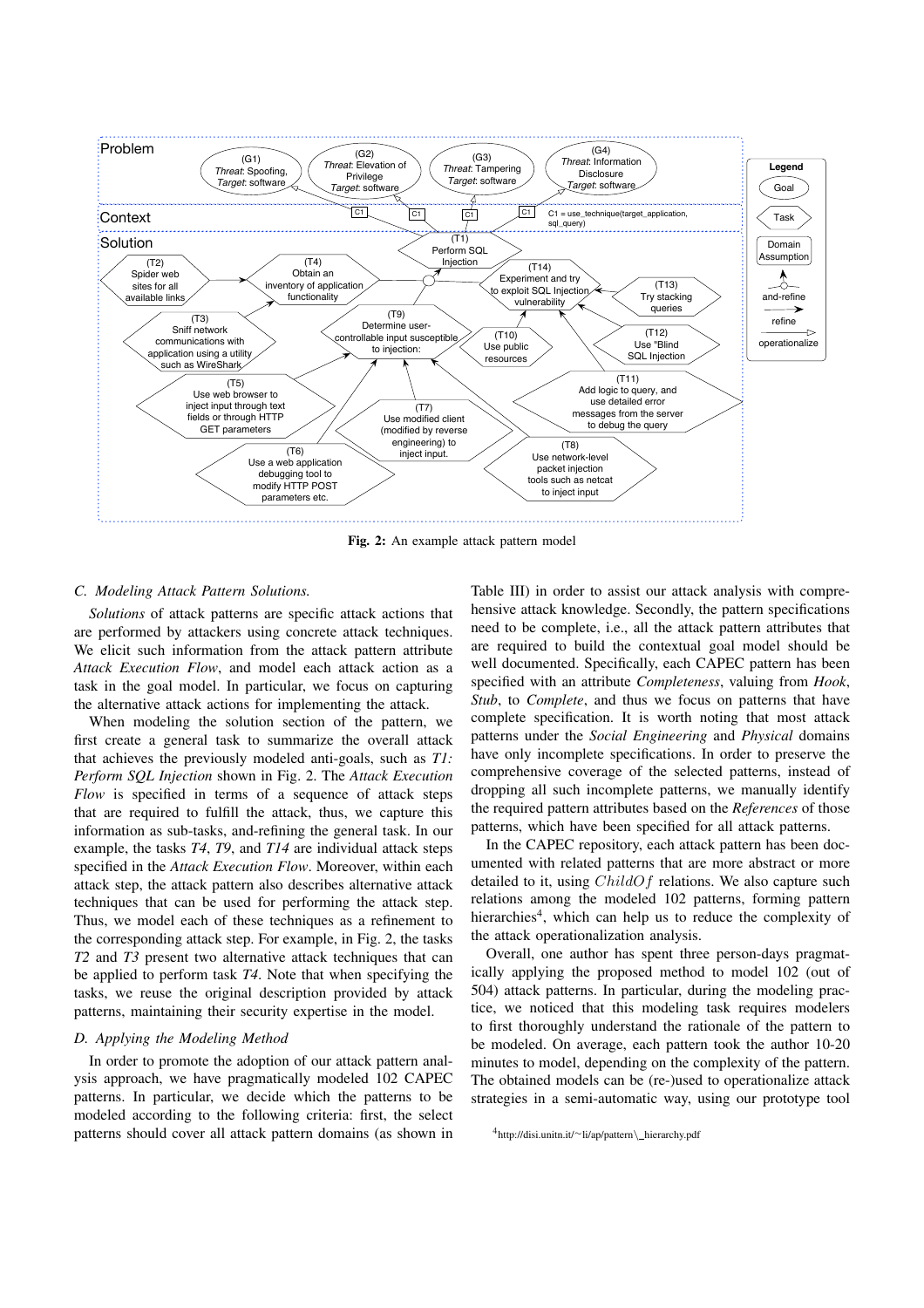(Section IV-V). A full list of modeled attack patterns can be found online<sup>5</sup>. Based on the above inclusion criteria, we argue the 102 patterns, as the initial repository of modeled attack patterns, are good enough to accommodate our attack analysis in different layers. We can incrementally add other patterns to further improve our attack analysis later. Also, other researchers can follow our method to model attack patterns and contribute to the repository.

# IV. OPERATIONALIZING ATTACK STRATEGIES USING ATTACK PATTERNS

In this section, we present a tool-supported systematic process for operationalizing attack strategies and eventually generating a collection of realistic attack alternatives that can satisfy an attacker's root anti-goal. The overall attack operationalization process is shown in Fig. 3, which can be semi-automated with the support of our prototype tool (Section V). In particular, after manually selecting a leaf antigoal to analyze, we can automatically find attack patterns that are relevant to an anti-goal. Then, we semi-automatically determine the applicability of the relevant patterns. Finally, we automatically generate alternative attacks based on the applicable attack patterns. In the remainder of this section, we will describe each analysis step in detail.

## *A. Select A Leaf Anti-Goal*

The operationalization analysis takes the attack strategy model as an input, which is obtained from our attack strategy analysis (discussed in Section II). An example of the attack strategy model is shown at the top of Fig. 4, which specifies what an attacker intends to attack and why. To operationalize different attack strategies, we need to iteratively perform operationalization analysis for each leaf anti-goal in the attack strategy model (i.e., *G8,G9,G10,G11*). As highlighted in Fig. 4, we select anti-goal *G10* for illustration.

# *B. Find Relevant Attack Patterns*

To select appropriate attack patterns that operationalize the given anti-goal, we first identify all relevant attack patterns according to the *problem* we have modeled for each attack pattern. Since the problem of an attack pattern has also been modeled as structured anti-goals, we can identify relevant patterns by matching the threat and target specified in the structured anti-goals. Such a match is automated using the inference rule *REV* (Table IV), implemented in our supporting tool: given an anti-goal *G1* which imposes a threat *TH* to a target *TA1*, if an attack pattern *AP* has an anti-goal *G2* (as its problem), where *G2* imposes the same threat *TH* to a category of target *TA2* that *TA1* belongs to, then the attack pattern *AP* is relevant to the anti-goal. For example, as shown in Fig. 4, we identify CAPEC pattern *SQL Injection* is relevant to *G10*, as *G10* can be matched with the problem *G2* of *SQL Injection* according to rule *REV*. Similarly, the other two patterns *CAPEC-186 Malicious Software Update* and *CAPEC-100 Overflow Buffers* are also identified as relevant to the

anti-goal *G10*. Note that, in Fig. 4, we use pentagons to represent collapsed attack pattern models in order to provide a better overview of the operationalization analysis (an excerpt of an uncollapsed pattern model is indicated in the bottom left corner).

When performing the attack pattern selection analysis, we take into account the pattern hierarchies in order to select the most appropriate patterns. For example, as the *SQL Injection* pattern has four child patterns which are also relevant to *G10*, we model them as refinements of *SQL Injection*, as shown in Fig. 4. According to such a hierarchy, a pattern and its ascendants represent only one operationalization alternative rather than multiple alternatives.

# *C. Identify Applicable Attack Patterns*

After finding attack patterns that are relevant to an antigoal, we further check their context to determine whether these patterns are applicable in current system context. We import the three-layer requirements goal model as the domain model that captures system context, against which we can automatically check the attack pattern context. To this end, we have defined a number of inference rules that specify the implication relation between the formal context predicates and the goal model predicates, which are shown as *CR*1-6 in Table IV. Such rules are defined based on the semantics of concepts defined in the three-layer requirements goal model. The application of these rules is domain-independent, i.e., any domain scenario that has been modeled as a three-layer requirements goal model can apply such rules, and thus further check the context of attack patterns. In particular, the formal context predicates are put in the left hand side, while the right hand side presents the corresponding facts in the threelayer requirements goal model. For instance, rule *CR*1 and *CR*2 express that if there is a dependency relation between two actors, it implies the context that the two actors are communicating with each other. Detailed information about the formal predicates of the three-layer goal model can be found in [5].

On top of these context check rules (*CR*1-6), we have defined specific applicability rules for each attack pattern, as different patterns require different contexts. For example, the rule *APP* shown in Table IV is specifically defined for the pattern *SQL Injection*. This rule says if the *sql injection* pattern has been identified as relevant to an anti-goal *G*, and the target of *G* uses the technique *sql query*, then the *sql injection* pattern is applicable to operationalize *G*. The entire set of pattern-specific applicability rules, which we have defined for all the 102 attack patterns, can be found online<sup>6</sup>.

When identifying the applicable pattern, we also consider the hierarchy among patterns. As "parent" patterns focus on a more abstract problem, concerning a more general context, we first check the parent patterns. If a parent pattern is identified as inapplicable, then all its child patterns will be identified as inapplicable without additional checking; if a parent pattern is

 $5$ http://disi.unitn.it/~li/ap/all attack pattern models.pdf

 $6$ http://disi.unitn.it/~li/ap/attack pattern contexts.dl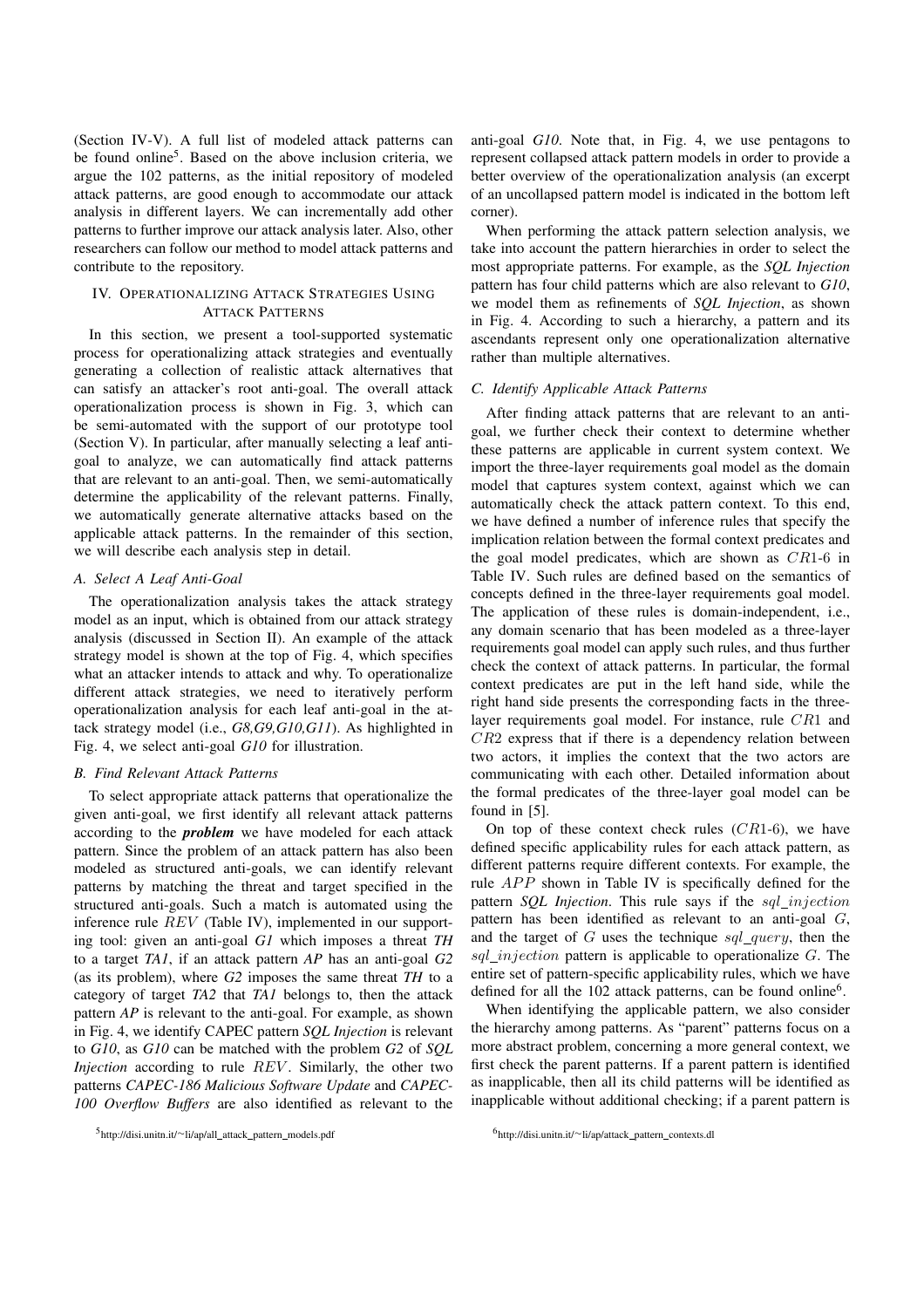

Fig. 3: A systematic process for attack strategy operationalization

TABLE IV: Disjunctive Datalog rules for attack operationalization

| REV  | $relevant\_to(AP, G1)$ :- $has\_thread(G1, TH), has\_target(G1, TA1), has(AP, G2), has\_thread(G2, TH),$<br>has $target(G2, TA2), isa(TA1, TA2)$ |
|------|--------------------------------------------------------------------------------------------------------------------------------------------------|
| CR1  | $communicate(A, B) : depend(A, \_, B)$                                                                                                           |
| CR2  | $communicate(A, B) : depend(B, \_, A)$                                                                                                           |
| CR3  | use_technique(A, R) :- has(A, R), resource(R)                                                                                                    |
| CR4  | use_data_from(A, B) :- depend(A, R, B), data(R)                                                                                                  |
| CR5  | $accept\_user\_input(A) : depend(A, R, B), data(R), human(B)$                                                                                    |
| CR6  | $protected_by(A,SM)$ : $sec\_goal(SG)$ , $has\_asset(SG, A)$ , operationalize(SM, SG)                                                            |
| APP  | $applicable\_to(sql\_injection,G)$ :-relevant_to(sql_injection, G), has_target(G,TA), use_technique(TA, sql_query)                               |
| ALT1 | $achieved(G1) \vee  \vee achieved(Gn) : refine(\{G1Gn\}, G0), achieved(G0)$                                                                      |
| ALT2 | $achieved(G1)$ : and_refine(G1, G0), achieved(G0)                                                                                                |

applicable, then we will further check each of its child patterns. For example, as shown in Fig. 4, we first check the context of *SQL Injection, Malicious Software Update, Overflow Buffers*, (i.e., *C1, C2, C3*), which turns out that only *SQL Injection* is applicable (i.e., *C1* holds). Then, we further check the context of child patterns of *SQL Injection*, and identify that only pattern *Blind SQL Injection* is applicable.

#### *D. Generate Alternative Attacks*

 $\overline{a}$ 

Once identifying all applicable attack patterns to an antigoal, we unfold the collapsed applicable attack patterns (i.e., the pentagon notations in Fig. 4) and show detailed attack behaviors (i.e., the solution part of an attack pattern model in Fig. 2). As such, we complete the entire attack model, including both the attack strategies and attack behaviors.

Once the entire attack model is obtained, we want to answer the question "*Is the root anti-goal achievable?*", "*If so, how many different combinations of attack behaviors can be performed to achieve the goal?*". To this end, we define disjunctive Datalog rules to exhaustively explore the space of alternatives, which has been implemented in the prototype tool using the DLV inference engine<sup>7</sup>. As shown in Table IV, the rule *ALT*1 means if a goal *G*0 is alternatively refined

by sub-goals *G*1*...Gn*, then the achievement of each subgoal serves as an alternative to achieve *G*0. On the other hand, if a goal *G*0 is and-refined by sub-goals *G*1*...Gn*, then the achievement of all the sub-goals is required to achieve *G*0, i.e., no more alternatives are introduced. This rationale is implemented as the rule *ALT*2. By applying these two rules to the root anti-goal of the attack model, we are able to obtain all the alternative attacks.

The identified alternative attacks will be prioritized and used to assess the criticality of security requirements, as part of our three-layer security requirements analysis [5], which is beyond the scope of this paper.

#### V. SUPPORTING TOOL

We have developed a prototype tool to support the application of the proposed attack analysis approach. This prototype is implemented on top of our existing modeling and analysis tool *MUSER* [15], which was designed to support our threelayer security requirements analysis framework. In this sense, the attack analysis approach can be well integrated with the three-layer security requirements analysis. In particular, the three-layer requirements goal model, which was built and used in security requirements analysis, can be easily imported and used by the attack analysis.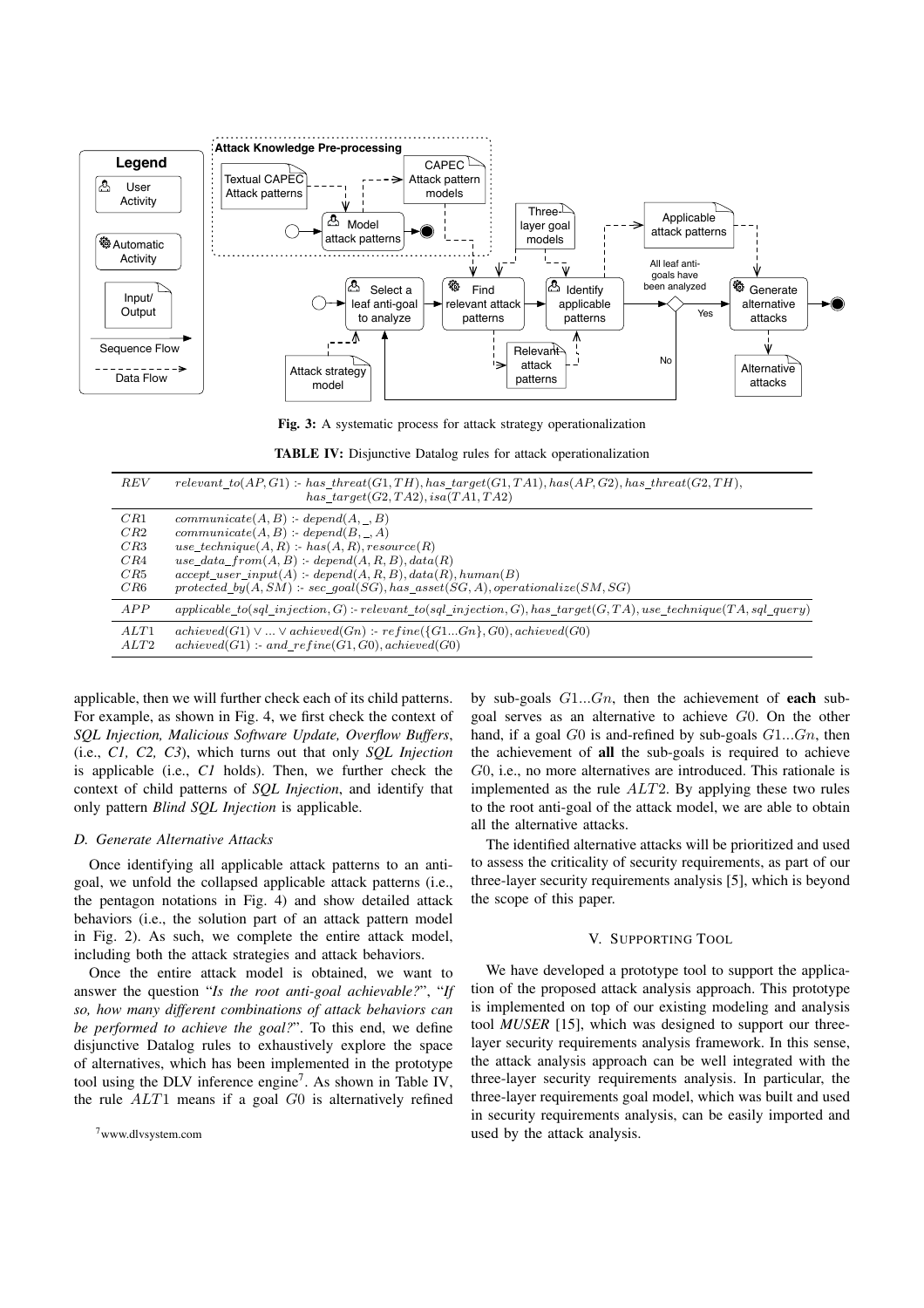

Fig. 4: Operationalize a leaf anti-goal using attack patterns

This prototype tool, as an "add-on" to *MUSER*, is a Javabased program. It translates graphical models in the canvas into Datalog facts, which are inferred according to the Datalog rules we have proposed in this paper (Table IV) using the inference engine DLV. All the inference results will be transferred back and visualized in the canvas. In particular, this prototype provides us with the following features that support the attack analysis.

- *•* Support modeling attack strategies and attack patterns.
- *•* Automatically identifying relevant attack patterns for each leaf anti-goal in the attack strategy model, using the proposed operationalization rules.
- *•* Semi-automatically check the context of the identified relevant attack patterns to determine their applicability.
- *•* Once all leaf anti-goals are operationalized, automatically generating all the multistage attack alternatives with realistic and concrete attack behaviors.

# VI. VALIDATION

In order to validate the proposed holistic attack analysis approach, we apply it to a smart grid case study. We focus on identifying applicable attacks which can tamper with a customer's energy consumption data. The advanced metering infrastructure of a smart grid presents a typical STS, which involves social actors (e.g., energy supplier and consumer) in a real-time metering and pricing process. In addition, a number of applications (e.g., energy management system) and

physical hardware (e.g., smart meter) are used to support the interactive process. A three-layer requirements goal model, which was constructed and used to analyze holistic security requirements for smart grid [5], is taken as the domain model for the holistic attack analysis. The model is built based on the smart grid specification [16], [17], including 16 actors, 60 goals, 64 tasks, 6 resources, 54 (and-)refinement links, 49 operationalization link, and 15 dependency links. Given the domain model, we spent three person-hours in applying the holistic attack analysis approach with the tool support. Note that the domain model and all other models that have been built and analyzed during our validation can be found online<sup>8</sup>.

#### *A. Generate Attack Strategies*

As the first part of our holistic attack framework, we identify alternative attack strategies using our systematic approach [6]. In particular, we start from determining an anti-goal to analyze, which attacks the integrity of energy consumption data, i.e., *{Threat: Tampering, Asset: Energy consumption data, Interval: Real-time pricing is applied}*. Having this anti-goal as a root goal, we manually applied anti-goal refinement patterns based on the domain model to systematically refine the antigoal from an attacker's viewpoint and generate alternative attack strategies [6]. The resulting attack strategy model includes 53 anti-goals, 39 refinement links, and 20 and-refinement links, implying 12 alternative attack strategies.

<sup>&</sup>lt;sup>8</sup>http://disi.unitn.it/∼li/ap/validation.zip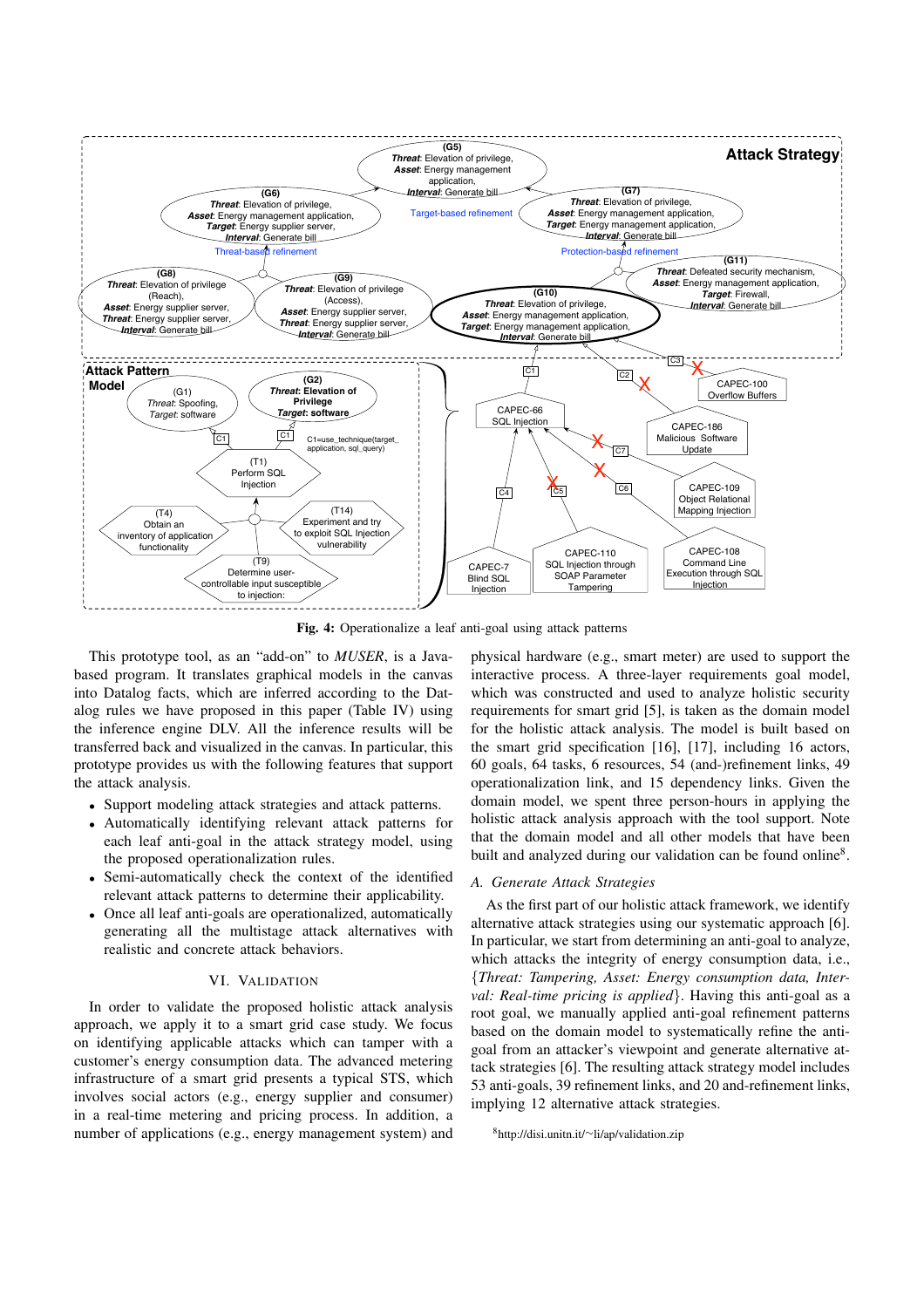

Fig. 5: An excerpt of the final attack model

# *B. Operationalize Attack Strategies*

Once alternative attack strategies are obtained, we operationalize them in terms of realistic attacks, using the attack pattern approach proposed in this paper. Using the 102 attack patterns we have modeled, we first automatically identify relevant attack patterns for all the 14 leaf anti-goals in the attack strategy model, resulting in 368 attack patterns in total. Each of the leaf anti-goals, on average, has been matched with 26 relevant patterns. All the identified relevant patterns are automatically organized in a hierarchical manner to facilitate the applicability analysis. After semi-automatically checking the context of all the relevant attack patterns, we derive 28 applicable attack patterns for all of the 14 anti-goals, covering social, software, and physical attacks.

Take Fig. 5 as an example, which shows an excerpt of the final attack model. A wide spectrum of attack patterns have been identified concerning the root anti-goal, varying from social attacks (e.g., rogue integration procedures), to software attacks (e.g., rainbow table password cracking), to physical attack (e.g., lock picking). In particular, according to the

attack model, we can identify alternative (multistage) attacks that achieve the root anti-goal, i.e., imposing the *elevation of privilege* threat to the *energy management application*. For instance, an attacker can first perform the *lock picking* attack to reach the *energy supplier server* and then perform the *rainbow table password cracking* attack to gain access into the *energy supplier server*.

Based on the complete attack model, including both highlevel attack strategies and realistic attacks behaviors, we automatically generate 108 realistic attack alternatives, each of which consists of one or multiple attacks. To validate the analysis results, we compared them with a comprehensive security analysis performed on the same smart grid case [18], this study took a total of 16 person-months to identify threats, vulnerabilities and security requirements. We find out that our identified attack alternatives can cover all the threats to the integrity of energy consumption data that have been identified manually in the comparison case. Beyond that, our results can discover additional detailed attacks that can be performed by attackers, particularly how such attacks can be composed to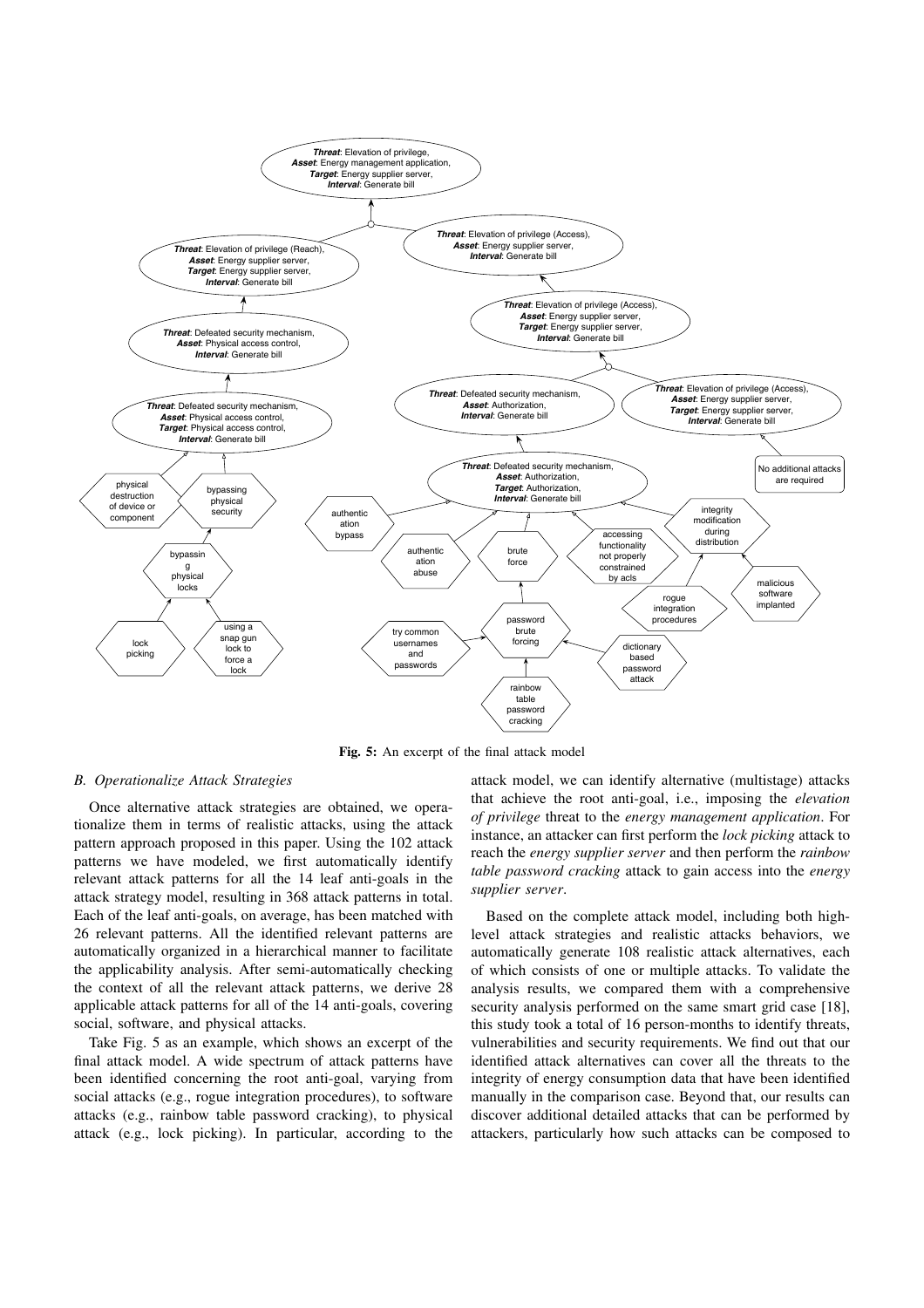form multistage attacks. For example, the comparison study discovered a high-level threat "*Tampering with SM's firmware*" (Table 4, T.5 in [18]), while our results yield a corresponding multistage attack which first performs *CAPEC-16: Dictionarybased Password Attack* (consisting of four detailed attack steps) to defeat the password-based authorization and gains access to the smart meter firmware, and then performs *CAPEC-186: Malicious Software Update* to tamper with the smart meter firmware.

By checking the vulnerabilities exploited by the identified attack alternatives, analysts can identify holistic and effective security requirements. We leave the specific description of how to feed these attacks back into the three-layer model (the backedge in Fig. 1) to future work.

# *C. Threats to Validity*

We here adopt a specific classification used by Runeson and Höst [19] to classify validity, which has an focus on case study research in software engineering. In particular, we describe a number of threats to internal validity, external validity, and reliability, respectively.

Internal validity considers the causal relations between factors investigated in the case study. We evaluated the effectiveness of our attack analysis approach by considering how many threats can be identified by the approach. As our approach relied on attack knowledge from existing attack knowledge sources (i.e., the 102 attack patterns we have modeled in Section III), the coverage and the quality of the imported attack knowledge can affect the analysis results, introducing a threat to the internal validity of our study.

Regarding this threat, firstly, we have modeled a significant number of attack patterns (102 patterns in total), which cover a broad scope of attacks (e.g., social attacks, software attacks, and physical attacks), ensuring the coverage of the reused attack knowledge as much as we can. In addition, we have provided detailed guidelines for modeling attack patterns, allowing other researchers to incrementally model new patterns and enrich the reused knowledge set. Secondly, as we have noticed that a number of CAPEC attack patterns have incomplete specifications when we pragmatically modeled the 102 attack patterns (reported in Section III-D), we manually complemented such patterns with corresponding information in order to ensure the quality of the reused attack patterns. In the future, we should keep updating the attack knowledge used in our approach with the recent advances of attack patterns in order to ensure the effectiveness of our approach.

External validity is concerned with to what extent it is possible to generalize the findings of our case study. Thus far we have only applied our approach to one case study, imposing a threat to the external validity of our study. However, as a confirmative case study, we purposely selected a typical STS rather than random cases to study, which might gain more insight into common situations [20]. In order to further mitigate this threat, in the future, we plan to perform more case studies.

Reliability is concerned with to what extent the data and the analysis are dependent on the specific researchers. This study was performed by only one person (i.e., the first author), which introduced a threat to reliability. Although such a threat can be mitigated by the fact that the performer is one of the method designers and has related security expertise in attack analysis, we acknowledge the need of having more people evaluate the analysis results. In the future, when performing additional case studies, we intend to have multiple participants work together.

## VII. DISCUSSION AND RELATED WORK

# *A. Attacker-oriented Analysis.*

# "*Know your enemies and know yourself, you will not be imperiled in a hundred battles.*" [21]

Inspired by the "Art of War" philosophy, several approaches have been proposed to model and analyze security attacks from an attacker's viewpoint. Lin et al. capture the requirements of a malicious user that subverts an existing requirement as anti-requirements, which are incorporated into abuse frames to represent threats and analyze security requirements [22]. Van Lamsweerde proposed to use anti-goals to model attacker's malicious intention, and then exploit alternative attacks by systematically refining such anti-goals [23]. Sindre and Opdahl extend traditional use cases to cover misuse cases, which describe harmful behaviors to a system performed by adversaries [24]. Building on the misuse cases, they propose a systematic process for eliciting security requirements. Elahi et al. extend goal models to model attacker templates which consist of malicious goals and tasks, based on which they assess system risks and identify countermeasures [25]. All of theses approaches require attacker knowledge as input, based on which they can analyze the influences of attacks on systems and identify corresponding countermeasures. In particular, these approaches make a strong assumption about the availability of relevant knowledge, e.g., "*The proposed framework assumes that analysts have knowledge about vulnerabilities, potential attacks, and proper countermeasure or can obtain such information*" [25].

We argue that performing the attack analysis from an attacker's viewpoint is a knowledge-intensive task, where the body of attack knowledge plays an important role. However, as pointed out by Souag et al., security knowledge is hard to acquire for software designers in reality [26]. Without bridging the knowledge gap, the assumptions made in the above approaches become unrealistic, preventing the real adaption of those attack analysis approaches. Our approach tackles this challenge by building on realistic and reusable knowledge from existing attack knowledge repository, and can complement the above attacker-oriented analysis approaches. In particular, our approach identifies alternative attacks based on realistic attack knowledge, which can be used by those approaches to perform particular analysis, e.g., analyzing the impact of the attacks.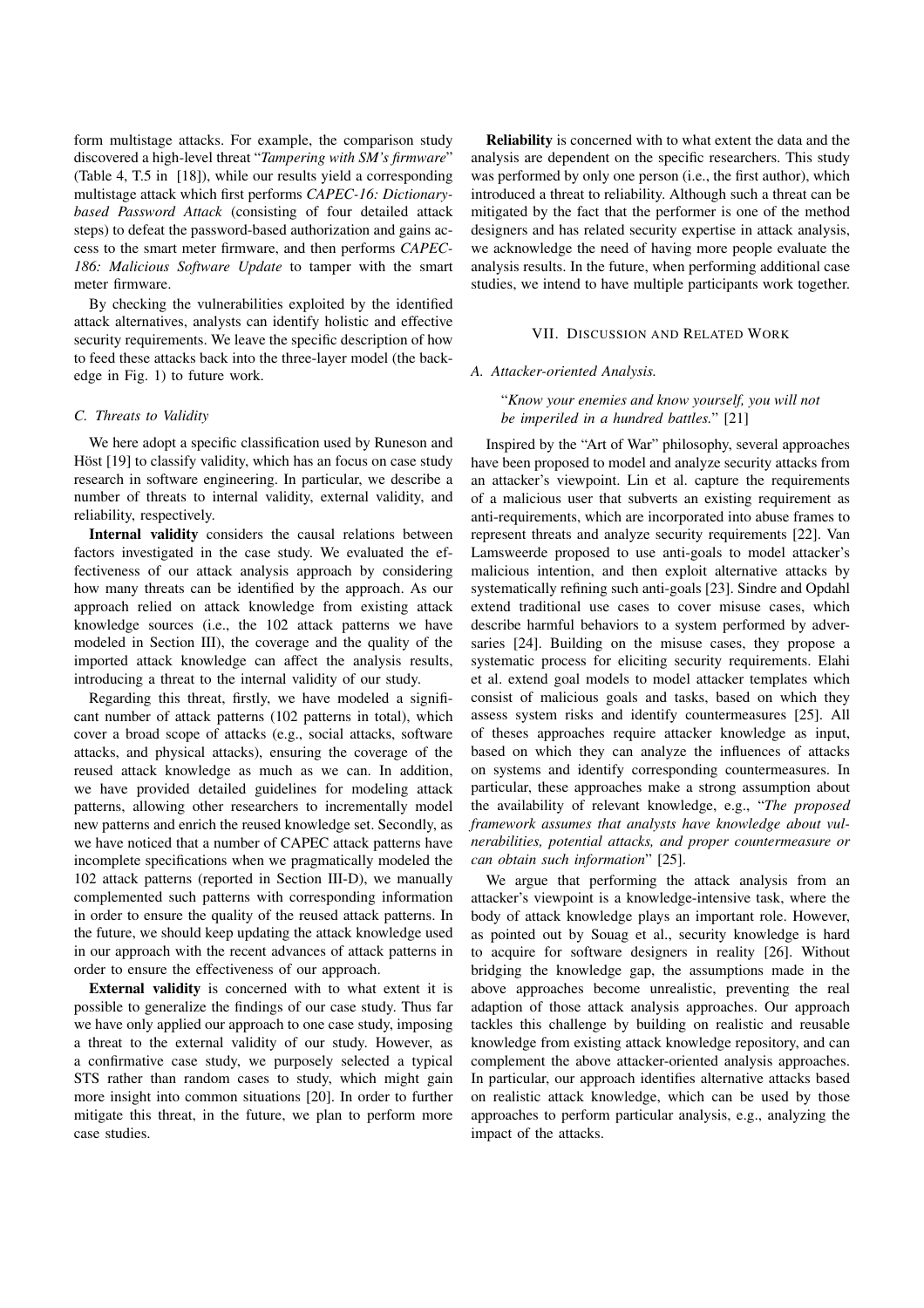#### *B. Attack Pattern-based Knowledge Reuse.*

Moore et al. first emphasized the importance of reusing known attack knowledge, which significantly affects the practicality of attack analysis methods [27]. Therefore, they define attack patterns, which encapsulate attack knowledge, in order to facilitate knowledge-intensive attack analysis. In particular, each pattern consists of four sections: goal, precondition, attack steps, and post-condition.

Other researchers have been inspired by Moore's work, and have defined various types of attack patterns. Gegick and Williams define software attack patterns in term of a sequence of events, using regular expressions [28]. Specifically, each event is expressed by its associated component, such as user, server, hard disk, etc. By automatically matching such patterns with system design, the approach can assist analysts in identifying system vulnerabilities. In [29], Fernandez et al. specify attack patterns (i.e., misuse pattern) based on POSA template [30], which they have also used to specify security patterns. The POSA template includes much more sections than the initial one defined by Moore et al., such as context, known uses, countermeasures, etc., which contribute to the practicality of attack pattern-based analysis. Although the above approaches contribute to the theoretical foundation of attack patterns, they have not been pragmatically applied to develop attack patterns. For example, Moore et al. illustrate their approach with four patterns [27], and we are unaware of subsequent work to develop further patterns; Fernandez has only developed three misuse patterns, as presented in his recent book [31].

Compared to the above theoretical approaches which focus on defining attack patterns, CAPEC emphasizes the pragmatic development of security patterns, which is initiated as a baseline catalog of attack patterns along with a comprehensive schema and classification taxonomy and has accumulated 504 attack patterns thus far. Since CAPEC provides a significant amount of practical security knowledge, it is receiving an increase in attention from both academia and industry. Thus, we choose CAPEC as the realistic attack knowledge source used in our approach.

One of the challenges of using the CAPEC repository is dealing with it's considerable size. Kaiya et al. define term-maps, which link terms in requirements specifications to specific security terms used in CAPEC, so as to automatically associate attack patterns to requirements specifications and further derive security requirements [10]. Engebretson and Pauli enrich the CAPEC attack patterns with the concepts parent threat and parent mitigation in order to facilitate the navigation among the large number of attack patterns [8]. Yuan et al. map CAPEC patterns to the STRIDE threat categories, based on which they develop a tool to facilitate the retrieval of CAPEC patterns [9]. However, all the above approaches do not check the applicability of attack patterns based on context. Thus, the retrieved patterns in these approaches may still include many non-applicable patterns, which need to be further analyzed by analysts in order to determine their applicability.

Our approach contributes to the context-based pattern selection by clearly modeling the *context*, *problems*, and *solutions* of each attack pattern in terms of contextual goal models, which can be semi-automatically analyzed based on domain models. As such, our proposal can help analysts to identify applicable attack patterns in a more effective manner.

Apart from the retrieval and selection issues of CAPEC patterns, existing approaches only focus on reusing the knowledge of attack behaviors from the CAPEC patterns, without mining the intention of attacks. For example, Kim and Kim extract possible attack behaviors from CAPEC, and specify such behaviors using formal language in order to simulate attacks within specific system settings [32]. However, their approach cannot analyze combined behaviors from different attack patterns, and thus can only detect limited number of attacks. Our proposal is a continuation of our previous work concerning attacker intention analysis [6]. By associating the CAPEC patterns with an attacker's high-level intention, we are able to capture multistage attacks which consists of several attack patterns, revealing a larger space of attacks.

#### *C. Practical Challenges in Reusing Attack Patterns.*

Encapsulating knowledge as structural patterns is an effective way of reusing knowledge. Various patterns have been proposed to relieve knowledge-intensive analysis in different domains, such as requirements patterns, design patterns, security patterns, attack patterns, etc. Souag et al. survey reusable knowledge-based security requirements engineering approaches over the last 20 years, which shows that 9 out of 95 surveyed papers represent reusable knowledge in the form of patterns (other forms include catalogs, taxonomies, etc.) [26]. Although patterns can be reused in a comparatively easy manner, Araujo et al. have pointed out that analysts need first to have a thorough understanding of available patterns in order correctly select and apply them [33]. This issue has been confirmed by us when applying our approach to the CAPEC patterns. When dealing with a small number of patterns, this issue will not be a challenge, as the analysts can afford the learning costs. However, we argue that such issue can impose practical challenges when analyzing a large number of patterns, e.g., the 504 CAPEC attack patterns. Facing this challenge, our approach formalizes the context of attack patterns and semi-automates the context-based attack pattern selection analysis, relieving analysts from scrutinizing the detailed context of all patterns. We have applied the approach to pragmatically process 102 (out of 504) attack patterns. Such processing must be performed only once, and the resulting models can be directly used by our prototype tool.

#### VIII. CONCLUSIONS AND FUTURE WORK

In this paper, we first propose a systematic method to construct contextual goal model from CAPEC attack patterns, and have practically applied this method to model 102 patterns. Based on these models, we propose a systematic analysis process and a collection of formal inference rules in order